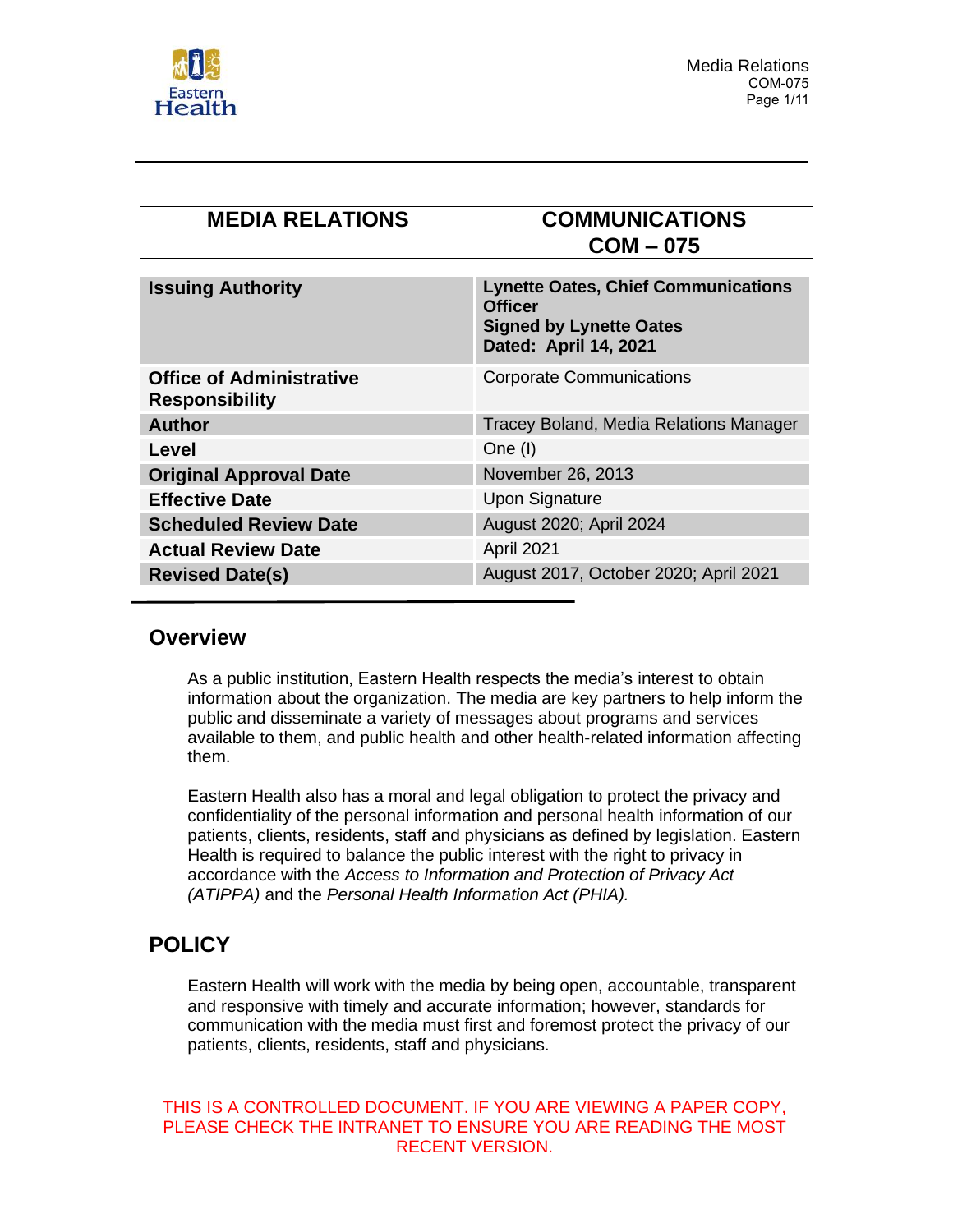

Media Relations COM-075 Page 2/11

, Corporate Communications is the designated single point of entry to the organization for all members of the media. This practice helps to ensure that information is obtained through the appropriate authoritative sources, minimizes delays, diminishes possible misunderstandings, and maintains confidentiality.

### **Media requests**

- **Employees and physicians of Eastern Health who receive a media inquiry** must direct the media outlet to contact the Media Relations Manager in Corporate Communications at (709) 777-1412. The employee or physician who received the call must not commit to an interview, but rather must advise the Media Relations Manager that a call has been received from media, indicate which media outlet has called, and provide the nature of the call, if known.
- Corporate Communications, in consultation with the program or area in question, will determine the most appropriate approach or spokesperson, if required. Corporate Communications will consult with and provide guidance to the spokesperson and inform relevant parties before determining an approach.
- Eastern Health will try to provide equal access to all members of the media within this policy. As such, Eastern Health cannot guarantee exclusivity of a story for a media representative.
- All interviews related to Eastern Health must be coordinated through Corporate Communications. The department will use the following to determine the appropriate spokesperson.
	- **Chair of the Board of Trustees and/or President and Chief Executive Officer** – will address larger policy and leadership issues and directions, major announcements and initiatives.
	- **President and CEO** is the official spokesperson for the organization; however he/she may defer to a Vice President (VP) or other appropriate spokesperson to speak to the media. The CEO will speak to high level organizational issues and VPs and/or directors will act as alternates for the CEO as required and/or speak to issues within their portfolios.
	- **Professional Staff** (i.e. medical officers of health, physicians, nurses and other professionals) – may provide information about specific areas of expertise, specific public health information and initiatives and background detail on more technical health matters. Additionally, employees and physicians of Eastern Health who have been designated to speak to the media will make every effort possible to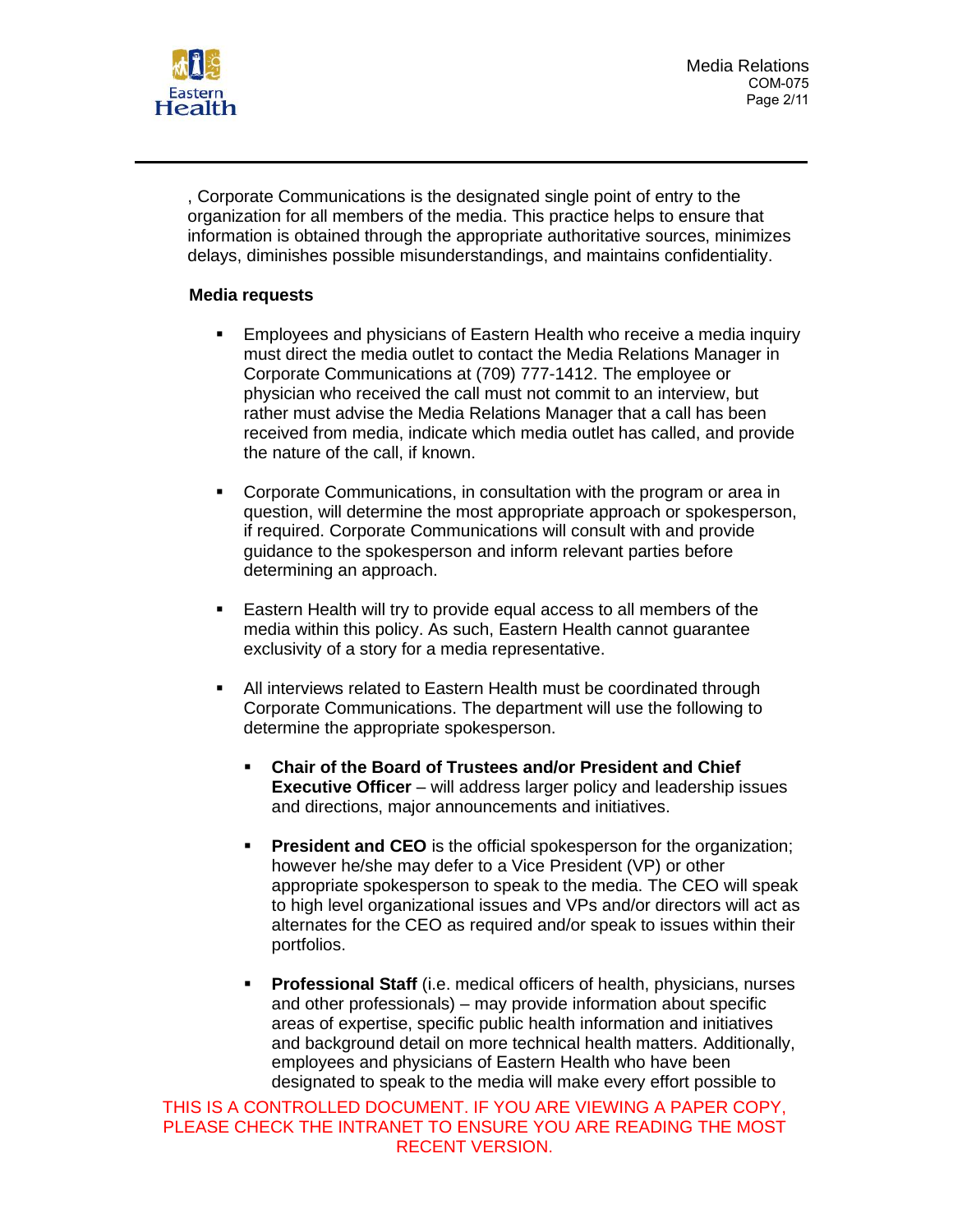

accommodate the inquiry in a timely and efficient manner. An employee from Corporate Communications may be present during the interview.

- **Chief Communications Officer or Media Relations Manager** may respond to basic inquiries about operations, issues, announcements, contact information, etc., or act as a conduit for written statements from subject matter experts.
- Designated spokespersons for Eastern Health shall clearly communicate their Eastern Health affiliation and title and should ask media to identify them as such in their reporting.
- Any employee or physician who is not a designated spokesperson shall not present themselves to the media as a representative for Eastern Health. When speaking with media outside of their role with Eastern Health (in a private capacity or on behalf of another organization), employees are required to inform members of the media that they should not be referenced by their Eastern Health title and their comments are not on behalf of the organization. Efforts must also be made to not reference their specific work with Eastern Health as they are not speaking on behalf of the organization. Corporate Communications will do so on behalf of Eastern Health.
- Eastern Health and its designated spokespersons **do not** speak publicly about:
	- 1. specific patient cases, including confirmation of an individual's admission, treatment, death, etc.
	- 2. issues that are before the courts,
	- 3. internal human resource issues that involve a specific employee(s) of the organization, and
	- 4. information that is protected from release as per the *Access to Information and Protection of Privacy Act (ATIPPA) 2015,* the *Personal Health Information Act (PHIA)* or other applicable legislation (e.g., *Patient Safety Act, Adult Protection Act*, etc.)
- Serious breaches of this policy will be assessed and addressed on a case-by-case basis by appropriate leadership.

## **Release of patient, client or resident information**

Eastern Health is responsible for protecting the privacy and confidentiality of its patients, clients, residents, staff and physicians and adheres to applicable legislation including the *Access to Information and Protection of Privacy Act (ATIPPA)* and the *Personal Health Information Act (PHIA).*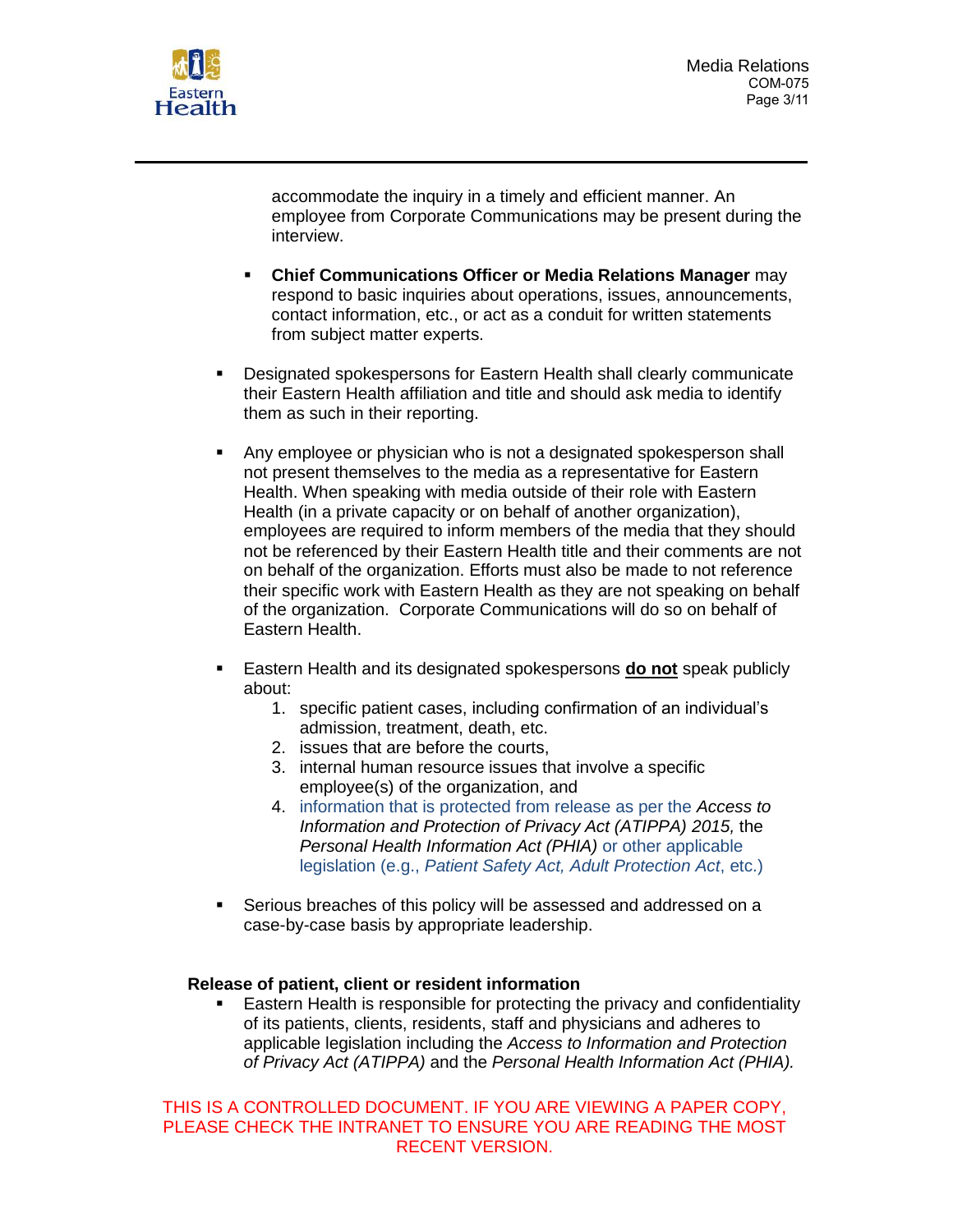

Neither Corporate Communications nor any other employee or physician will release to media any information about a patient, client or resident.

- In accordance with the *Personal Health Information Act* (PHIA), Eastern Health and its employees and physicians are unable to publicly discuss any specifics regarding any individual patient's case.
- On occasion, with consent, Eastern Health may release a *condition code* for acute care patients to media when provided the name of the individual in care. The clinical program area would need to receive consent from the patient and/or family. It should be noted that condition codes are temporary and subject to change.

### **Emergency and crisis situations**

- During an emergency or crisis situation, the media will require timely and accurate information. Eastern Health will make every effort to react quickly by providing up-to-date information to local, provincial and national media outlets, as required.
- The President and CEO or appointed designate (e.g., incident commander) is the primary spokesperson for the organization during an emergency or crisis situation. In emergent situations media requests must go to Corporate Communications."
- Media briefing sites may be established. A crisis communication plan will be followed, if necessary.

## **Medical Advice**

- Eastern Health employees and medical staff will not provide individual medical advice through the media.
- Media interviews with employees or medical staff are for general information purposes only and are not intended to replace direct consultations with a health-care professional or to provide medical advice, diagnosis or treatment.

#### **Media visits**

**EXT** All visits by news media to an Eastern Health facility must be authorized by Corporate Communications.

## **Photography and filming requests**

To protect the privacy of patients, clients, residents, staff and physicians, Corporate Communications will facilitate authorization of all photographs and filming requests, medical or non-medical, to be released to the media or other agencies. A consent form (Consent for Photographs, Films, and Sound Recordings, CH-0254), signed by the patient, guardian of patient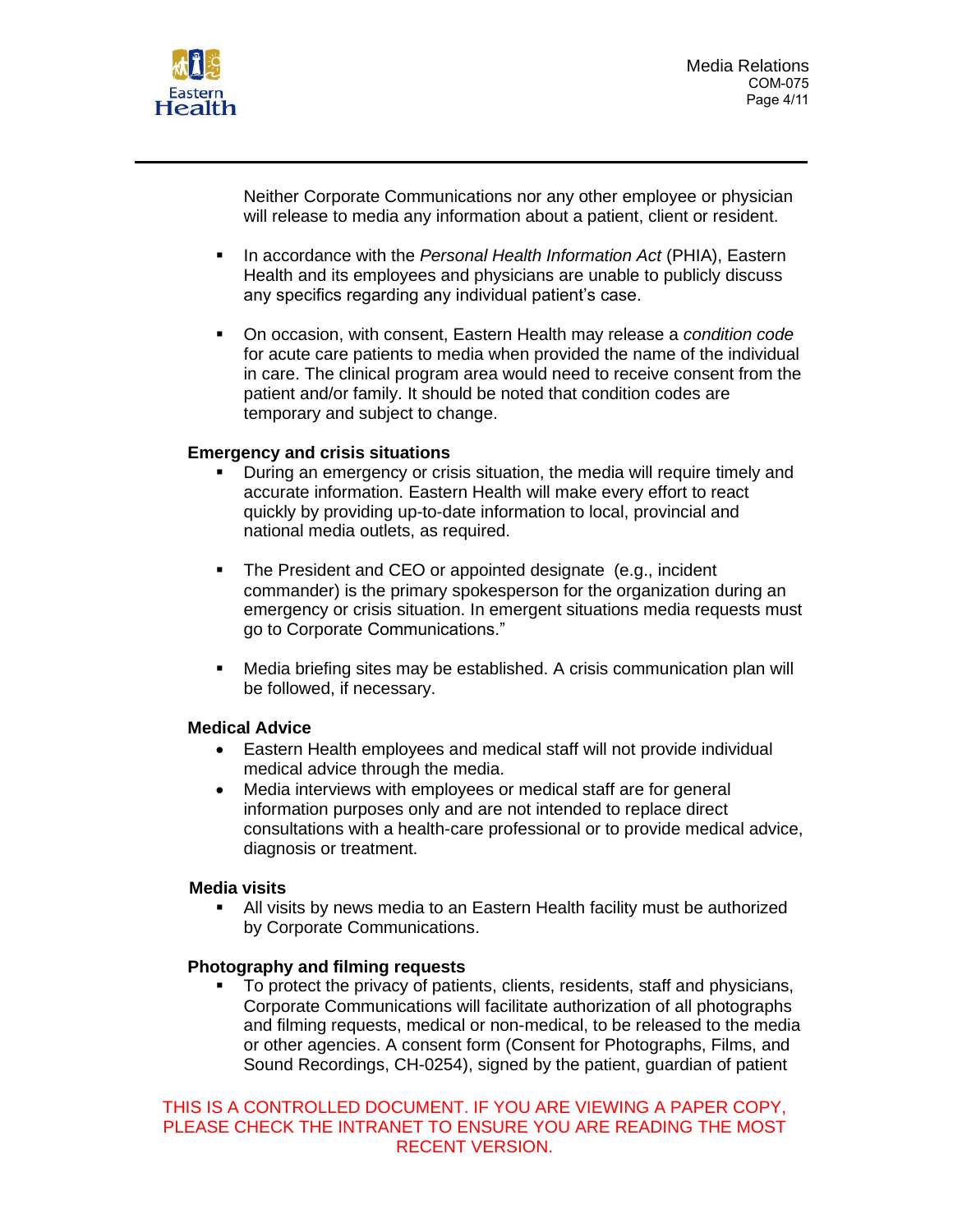

or substitute decision maker, is required for all photography and filming requests involving patients and staff in Eastern Health facilities.

## **Access to Information Requests**

- With the exception of *Access to Information and Protection of Privacy* (ATIPP) requests, all media requests and inquiries, news releases, media advisories, public service announcements or social media promotion concerning any Eastern Health department, program or service must be coordinated by Corporate Communications.
- At Eastern Health, members of the public and media may request information in the custody or control of Eastern Health through the means of an *Access to Information and Protection of Privacy* (ATIPP) request. The request for information must be accompanied by a completed ATIPP form accessible at [www.easternhealth.ca.](http://www.easternhealth.ca/) Please see *[Access to](http://pulse.easternhealth.ca/Pages/ImageLoader.aspx?PolicyID=351&policyType=G)  [Information Requests \(ATIPP Requests\)](http://pulse.easternhealth.ca/Pages/ImageLoader.aspx?PolicyID=351&policyType=G)*.

# **Scope**

Applies to all employees, physicians, volunteers, students and agents of Eastern Health.

## **Purpose**

- To protect the right to private and confidential care for all patients, clients and residents;
- To protect the right to privacy and confidentiality for all Eastern Health employees, students on work terms, and agents (physicians, volunteers, contractors);
- To ensure that the organization meets the media's need for and right to information in a consistent and timely manner;
- To assist the organization in building a strong, trustworthy and authoritative public reputation; and
- **•** To provide direction for employees when requests from media are received.

# **Procedure**

## **Media requests**

• All media inquiries received by employees and physicians must be directed to the Media Relations Manager by telephone at (709) 777-1412 between 9:00 a.m. to 5:00 p.m. This includes requests for interviews with patients, clients, residents, staff, and physicians. The physician or employee must not comment to media or commit to an interview.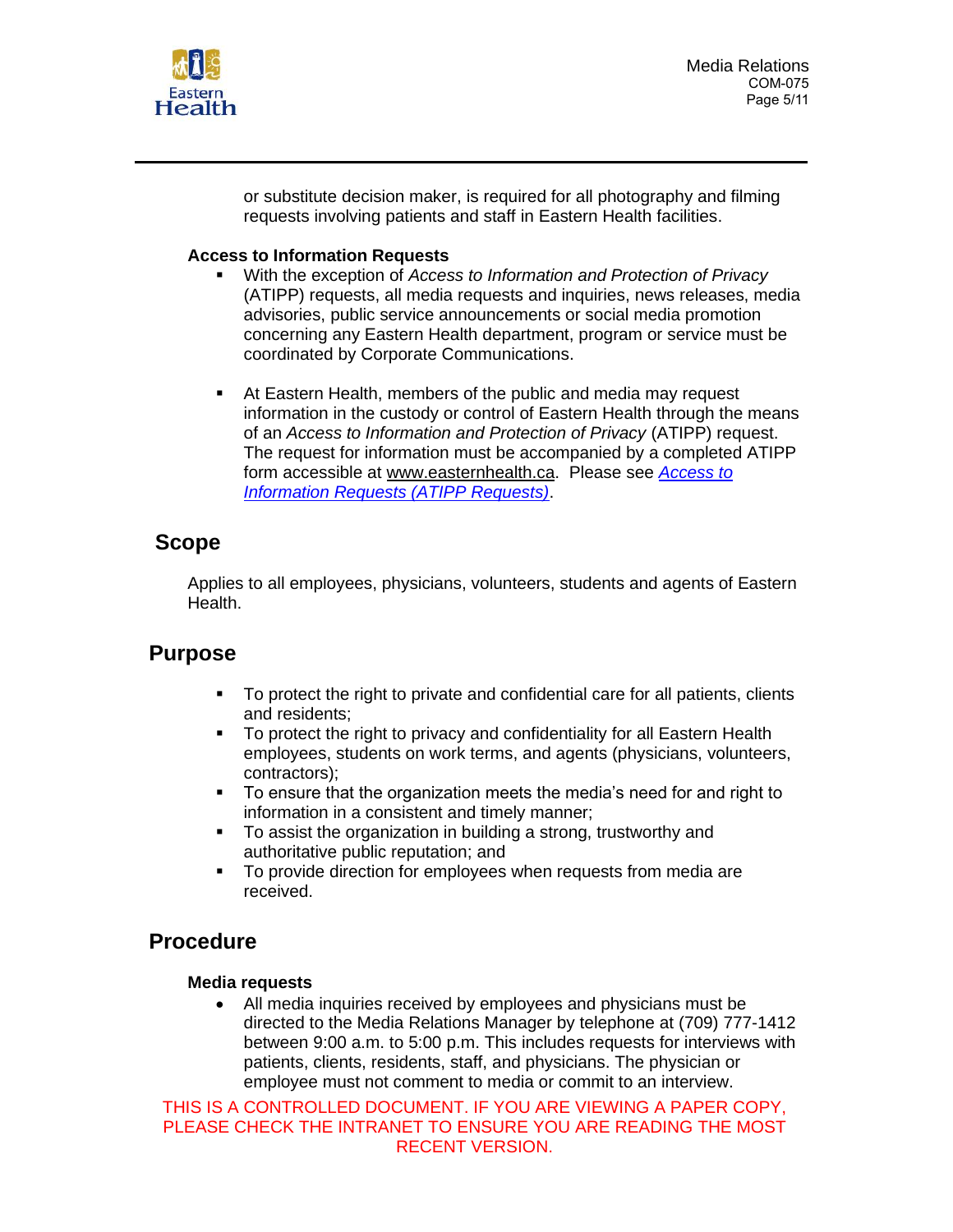

Corporate Communications will facilitate these requests in consultation with the appropriate leadership, physicians or other staff or caregivers as appropriate.

- In emergency or crisis situations outside of regular business hours, Corporate Communications staff will respond to media requests on a priority basis. Media requests during evenings, weekends and holidays involving matters deemed routine or operational by Corporate Communications will be deferred until the next business day.
- If a patient, client or resident agrees to an interview, the proper consent form (Consent for Photographs, Films, and Sound Recordings, CH-0254) must be signed and placed in his/her health record. All Eastern Health employees must protect the rights and privacy of patients, clients, residents, employees and physicians. A representative of the organization must be present to escort the media to and from the arranged interview setting.
- Employees or physicians who would like to contact the media to promote an Eastern Health event, achievement, program, etc. must request facilitation through Corporate Communications.

## **Release of patient, client or resident information**

- Corporate Communications, as well as other employees and physicians must not release any personal health information about a patient, client or resident to the media.
- Eastern Health will not acknowledge a patient's care circumstances. On occasion, with consent from the patient and/family and organizational approval, Eastern Health may release a *condition code* for acute care patients to the media when provided the name of the individual in care. The condition codes are:
	- o *Good:* Vital signs such as pulse, temperature and blood pressure are stable and within normal limits. Patient is conscious and comfortable. Outlook for recovery is good or excellent.
	- o *Fair:* Vital signs are stable and within normal limits. Patient is conscious but is uncomfortable or may have minor complications. Favorable outlook.
	- o *Serious*: Acutely ill with questionable outlook. Vital signs are unstable or not within normal limits. A chance for improved outlook*.*
	- o *Critical*: Questionable outlook. Vital signs are unstable or not within normal limits. There are major complications and death may be imminent.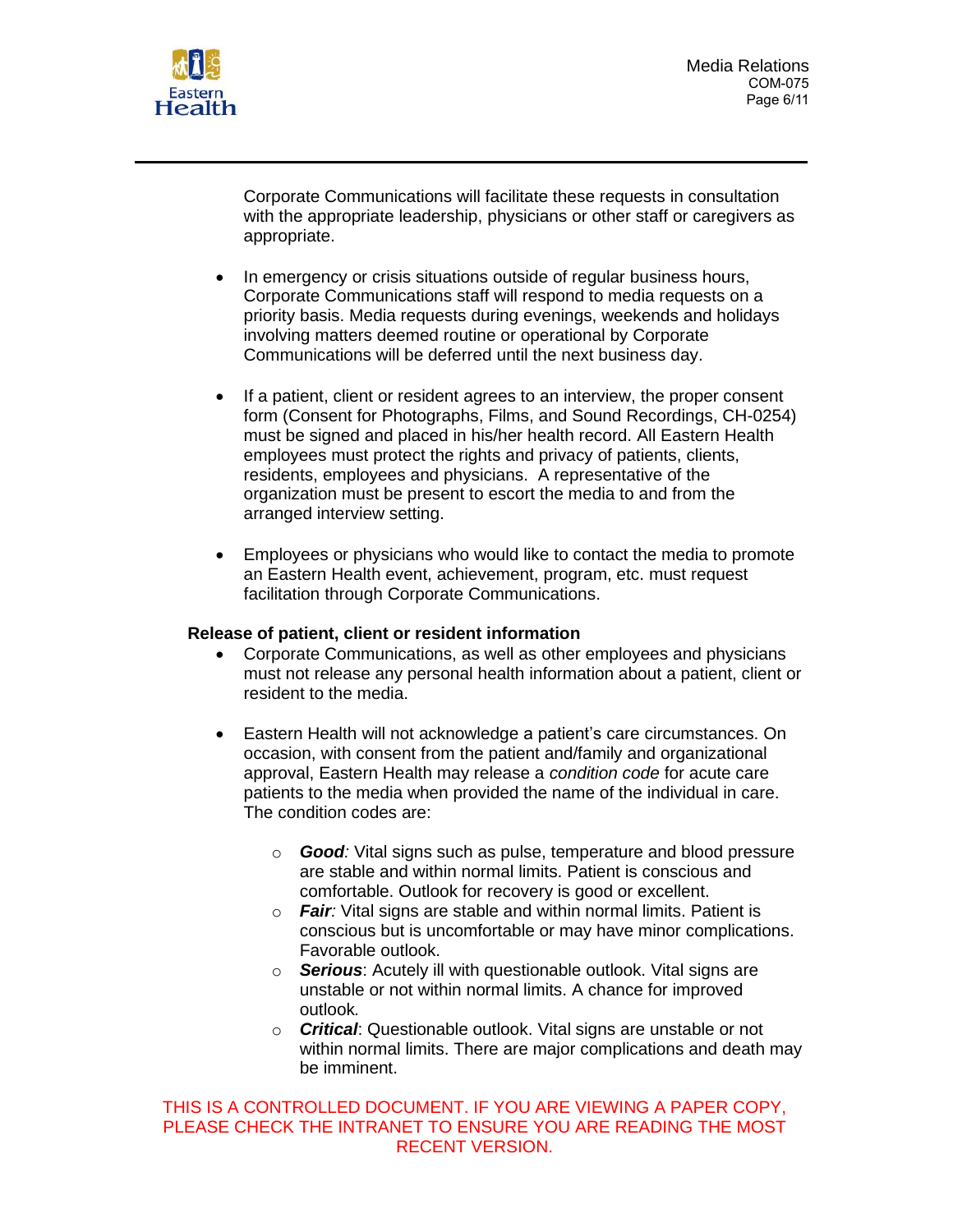

- o *Stable:* The term stable may be used in conjunction with the above definitions if the patient's vital signs are considered to be stable. The term stable is not to be used alone as a condition (i.e., serious but stable condition).
- o *Treated and released:* Patient examined, treated and discharged.

### **Emergency or crisis situations**

- The President and CEO or appointed designate, e.g., incident commander is the primary spokesperson for the organization during an emergency or crisis situation. Only those designated will act as media spokespersons for the organization.
- During an emergency or crisis situation, Corporate Communications will coordinate media requests, identify appointed spokespersons, establish and build credibility for spokespersons, participate in crisis communications, and facilitate media training for relevant employees as needed.
- Corporate Communications will review essential information with other relevant agencies and organizations.
- Media briefing sites may be established and identified in each region as part of Eastern Health's *[All Hazards Management Plan.](http://pulse.easternhealth.ca/Pages/ImageLoader.aspx?ResourceID=6033)* In some cases, access to facilities may be restricted or denied depending on the crisis situation.

#### **Site visits**

- Site visits by media (including access to patient rooms, parking garages, clinics, office spaces, etc.) must be authorized by Corporate Communications by calling (709) 777-1412. A representative of the organization will escort all journalists, photographers, videographers or any other news media personnel acting in an official capacity while they are at an Eastern Health facility. An organizational representative will also be present during all interviews and/or filming or photography sessions.
- Media representatives are expected to clearly identify themselves to Eastern Health employees when they are acting in an official, professional capacity as a member of the media, whether in person, on the telephone or through electronic communications. If a member(s) of the media is observed unaccompanied in any Eastern Health facility, it is appropriate for Eastern Health staff or security personnel to ask the reporter/photographer to confirm what program or department authorized the visit. If the visit has not been authorized, media will be directed to contact the Media Relations Manager and may be asked to leave the facility.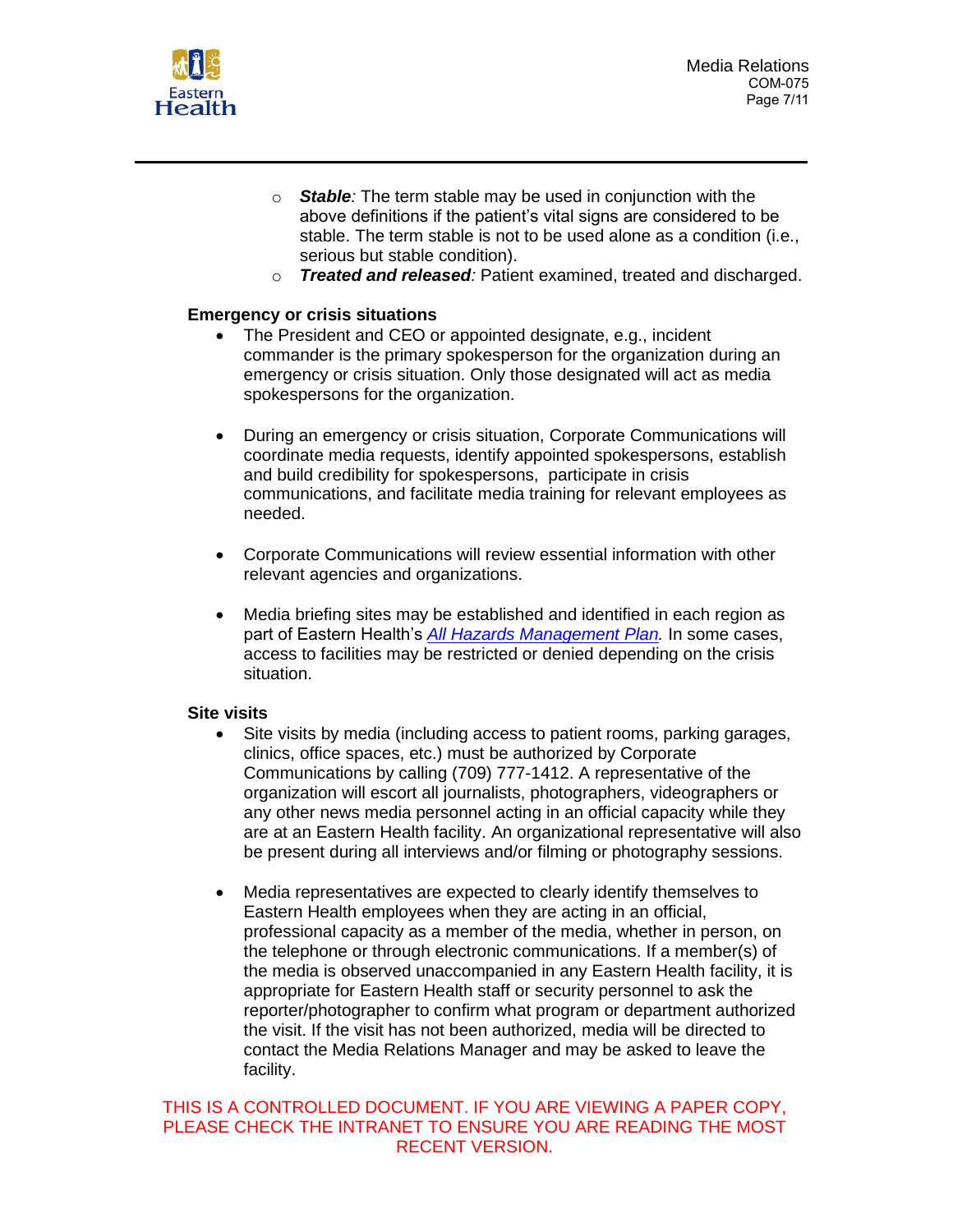Media Relations COM-075 Page 8/11



- For the safety and privacy of patients, media interviews will not be permitted in critical care areas (for example, emergency departments, operating rooms and intensive care units). Eastern Health employees or agents who become aware that patients, clients, residents or relatives wish to talk to the media must notify the Media Relations Manager immediately. If the client, resident or relative wishes to do the interview at an Eastern Health facility, Media Relations must be notified at (709) 777- 1412 to make the necessary arrangements and to determine an appropriate location for a media interview.
- If a patient, client or resident gives authorization for an interview while at an Eastern Health facility or an interview that is supported and/or facilitated by Eastern Health the proper consent form (Consent for Photographs, Films, and Sound Recordings, CH-0254) must be signed and placed in their health record. The appropriate program staff must obtain the consent from the patient, client or resident. All Eastern Health staff must protect the rights and privacy of patients, clients, staff, physicians and volunteers.
- Eastern Health employees must ensure that members of the media abide by federal regulations around helipads/heliports. Rotor downwash from a helicopter can cause a safety hazard to people and equipment on the ground in the immediate vicinity of a helicopter. Transport Canada requires that the area be kept clear of all obstacles except for those required for air navigation purposes. For these safety reasons, staff should ensure that members of the media are not permitted within fenced or in areas designated by Security near helipads. In the event that media wish to film or photograph the arrival of a helicopter, they are required to stay outside of the fenced or designated area, follow the safety direction of Security personnel, and respect patient privacy by not taking photos or video which would identify an individual.

#### **Photography and film requests**

• Upon Corporate Communications approval, and once appropriate program staff obtain signed consent forms, news media may photograph and/or film in the approved areas of the Eastern Health facilities. Any "hidden" device (e.g., digital cameras, tablets and smartphones, etc.) to audiotape, videotape, video-image and/or photograph inside an Eastern Health facility is not permitted. A representative of the organization must be present with media for all photography and videography to ensure this policy is respected, including considerations around patient privacy and escort in and out of the facilities.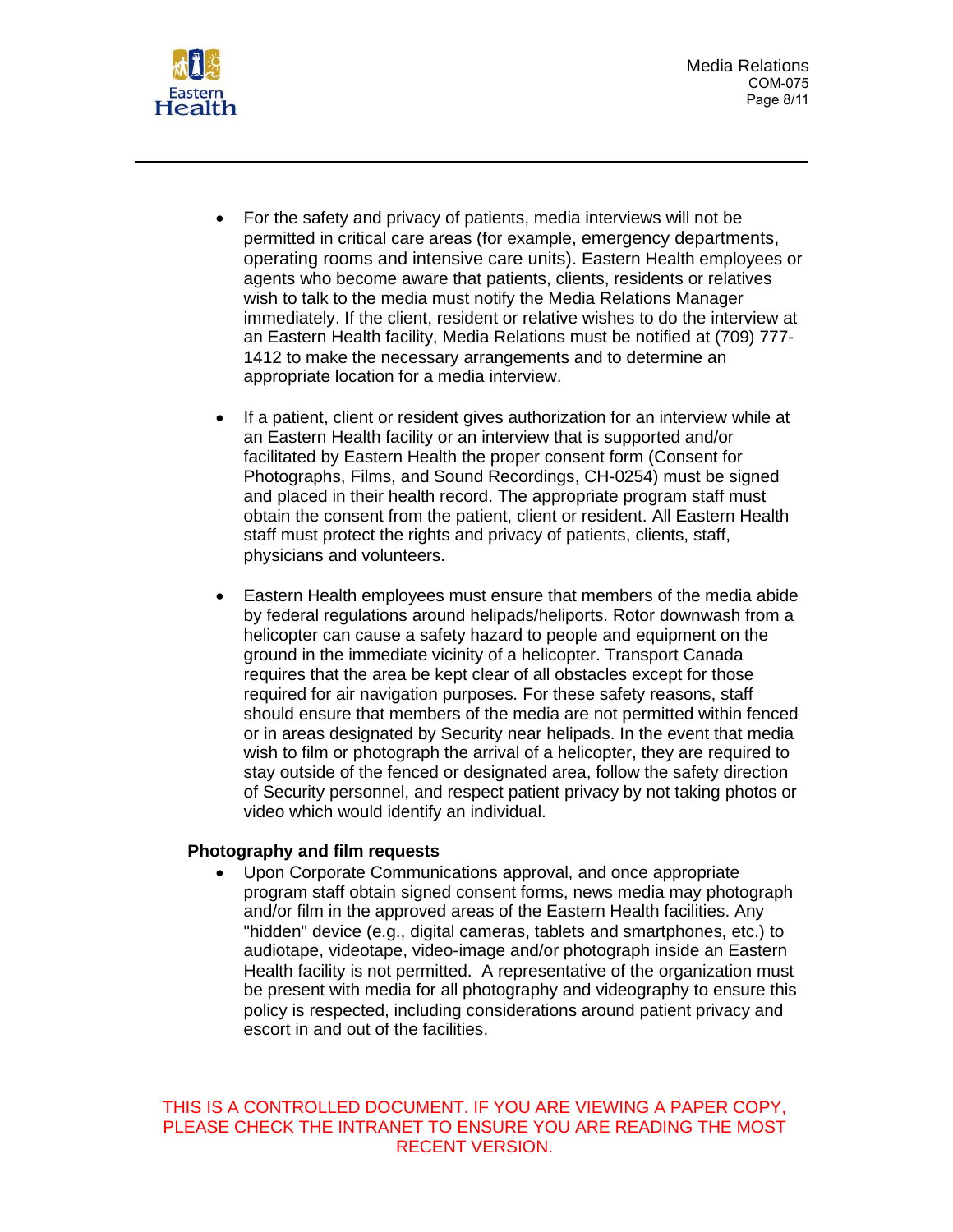

- Organizational representatives must make an effort to ensure that patients, residents, clients, visitors and staff not be photographed or videotaped in Eastern Health facilities in such a way as to be recognized unless the patient, parent, client, resident, visitor, staff or other responsible party has signed a consent form (CH-0254).
- Eastern Health employees should be aware that media may film or photograph in public areas outside of Eastern Health facilities, including the grounds/parking lots/sidewalks provided they respect the *Access to Information and Protection of Privacy Act* and there are no safety concerns. Eastern Health employees should ensure that interviews in these areas are being done with consent from the individual being interviewed. If an employee becomes aware of a media interview taking place outside of an Eastern Health facility, we a courtesy notification should be made to the Media Relations Manager providing the purpose for the visit, if known. For privacy reasons, employees must ensure that media not film or photograph at close range of the entrances of Eastern Health facilities.

# **Linkages**

- Consent for [Photographs, Films, and Sound Recordings](http://pulse.easternhealth.ca/Pages/ImageLoader.aspx?FormID=265) (CH-0254)
- [Privacy and Confidentiality Policy \(ADM-030\)](http://pulse.easternhealth.ca/Pages/ImageLoader.aspx?PolicyID=154&policyType=G)
- Release/disclosure of personal health information to a third party policy [ISP-213](http://pulse.easternhealth.ca/Pages/ImageLoader.aspx?PolicyID=374&policyType=G)
- [Access to Information Requests \(ATIPP Requests\)](http://pulse.easternhealth.ca/Pages/ImageLoader.aspx?PolicyID=351&policyType=G) ISP-075
- *[Access to Information and Protection of Privacy Act](https://www.assembly.nl.ca/legislation/sr/statutes/a01-2.htm)*
- *[Personal Health Information Act](https://assembly.nl.ca/legislation/sr/statutes/p07-01.htm)*
- *[Crisis Communications Plan](http://pulse.easternhealth.ca/UserPage.aspx?pageid=119)*

# **Key Words**

Media, confidentiality, privacy, personal information, personal health information, filming, photography, media relations, news, reporter, interviews

| <b>Access to Information</b><br>requests                        | With limited exceptions, the Access to Information and<br>Protection of Privacy (ATIPP) Act gives individuals a<br>right of access to records held by public bodies.   |
|-----------------------------------------------------------------|------------------------------------------------------------------------------------------------------------------------------------------------------------------------|
| Agent(s)                                                        | A person, other than an employee, authorized by<br>Eastern Health to act on its behalf. This term includes<br>physicians, volunteers, pastoral care workers as well as |
| THIS IS A CONTROLLED DOOLIMENT. IF VOLLARE VIEWING A RARER CORV |                                                                                                                                                                        |

# **Definitions & Acronyms**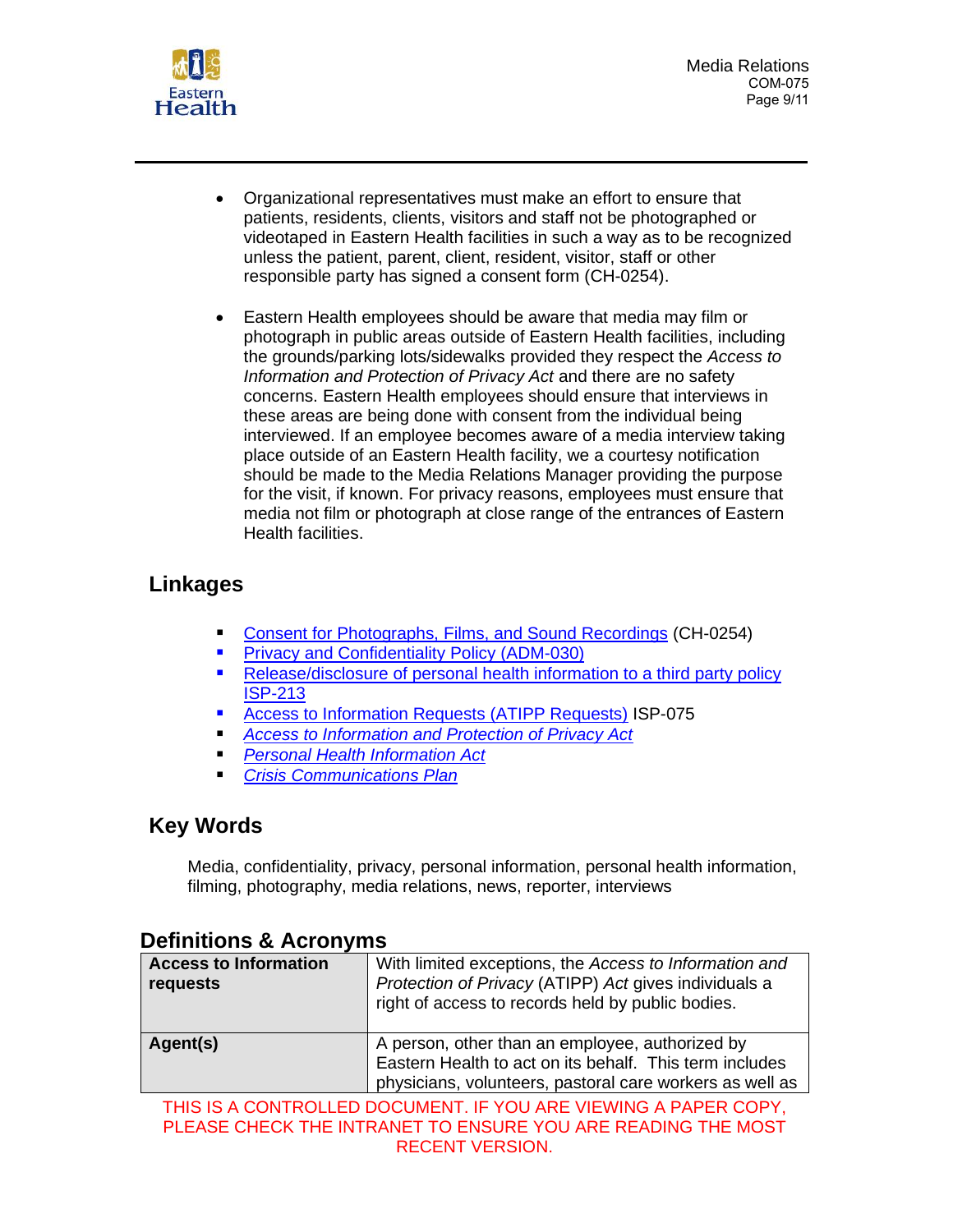

|                                              | staff of contractors and other persons working within<br>Eastern Health facilities or affiliated with Eastern<br>Health.                                                                                                                                                                                                                                                                                                                                                                                                                                                                                                                                                                                                                                                    |
|----------------------------------------------|-----------------------------------------------------------------------------------------------------------------------------------------------------------------------------------------------------------------------------------------------------------------------------------------------------------------------------------------------------------------------------------------------------------------------------------------------------------------------------------------------------------------------------------------------------------------------------------------------------------------------------------------------------------------------------------------------------------------------------------------------------------------------------|
| <b>Communications Plan</b>                   | A written document, developed in consultation with<br>Corporate Communications and an Eastern Health<br>Program, which outlines step by step processes to<br>ensure that the intended message is received,<br>understood, and acted upon by the recipient. It involves<br>determining the objectives, choosing the audience(s),<br>and selecting appropriate channel(s) to reach them.                                                                                                                                                                                                                                                                                                                                                                                      |
| <b>Condition Code</b>                        | A one-word definition of the current health state of an<br>individual, as determined by an appropriate designate<br>for a care team. A condition code is only released with<br>the consent of the patient or family spokesperson.                                                                                                                                                                                                                                                                                                                                                                                                                                                                                                                                           |
| <b>Confidentiality</b>                       | The duty to protect, respect and maintain the privacy<br>of personal health and business information, the<br>obligation to refrain from disclosing personal health<br>information outside the "circle of care" or business<br>information to others not involved with the use of the<br>information in the normal course of their authorized<br>work.                                                                                                                                                                                                                                                                                                                                                                                                                       |
| <b>Media Spokesperson</b>                    | A designated or authorized individual who speaks on<br>behalf of the organization.                                                                                                                                                                                                                                                                                                                                                                                                                                                                                                                                                                                                                                                                                          |
| <b>News Release</b>                          | An official written or recorded communication directed<br>at members of the news media for the purposes of<br>announcing something of news value.                                                                                                                                                                                                                                                                                                                                                                                                                                                                                                                                                                                                                           |
| <b>Personal Health</b><br><b>Information</b> | Identifying information in oral or recorded form about an<br>individual that relates to<br>a. the physical or mental health of the individual,<br>including information respecting the individual's health<br>care status and history and the health history of the<br>individual's family;<br>b. the provision of health care to the individual.<br>including information respecting the person providing<br>the health care;<br>c. the donation by an individual of a body part or bodily<br>substance, including information derived from the<br>testing or examination of a body part or bodily<br>substance;<br>d. registration information;<br>e. payments or eligibility for a health care program or<br>service in respect of the individual, including eligibility |